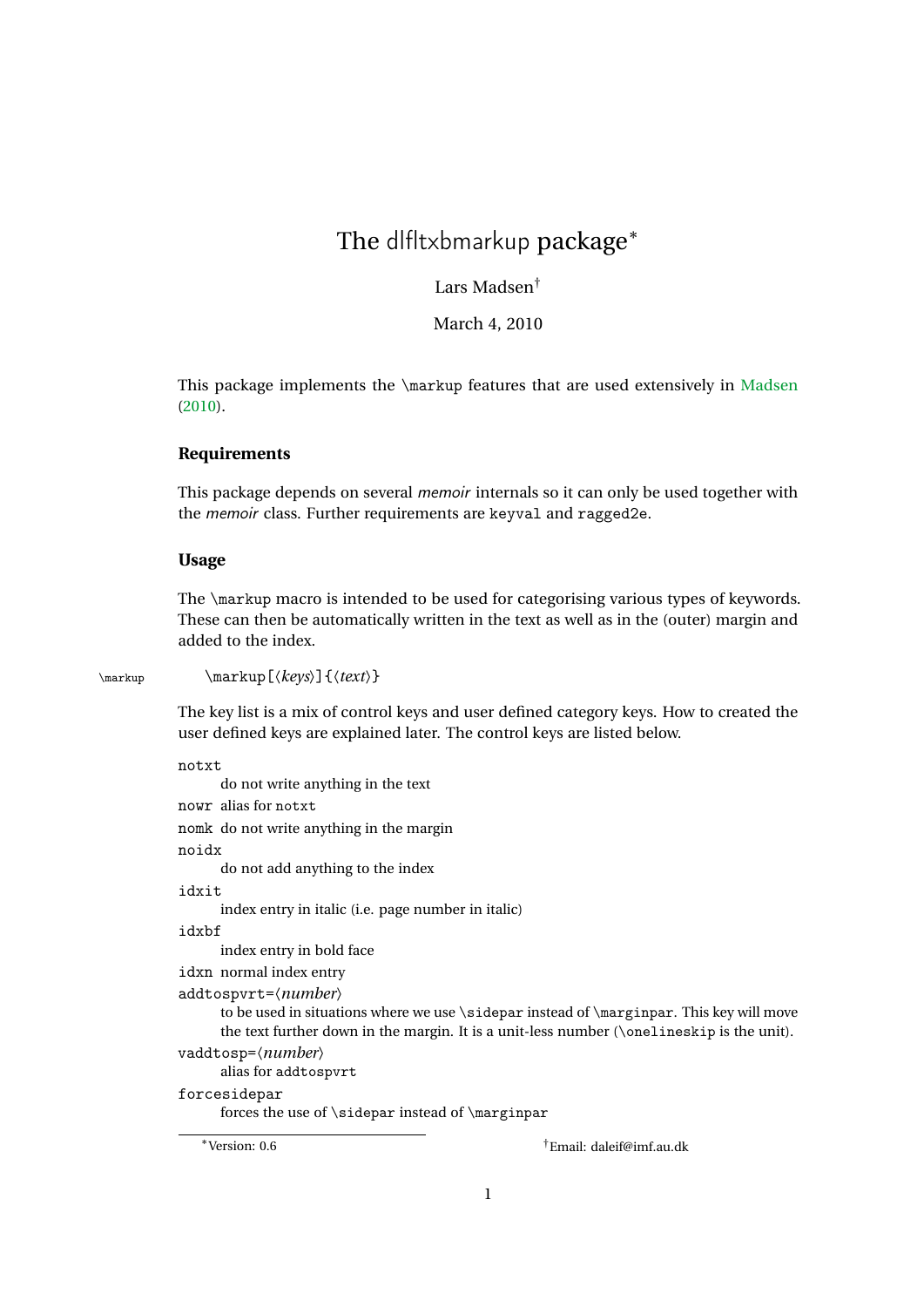|                              | The package has one option »loadsampleconfig« which will auto load the<br>»dlfltxbmarkup-sample.cfg« sample file (which actually contains the categories that I<br>use for the creation of Madsen (2010)).                                                                                                                                                                                                                                                                       |
|------------------------------|----------------------------------------------------------------------------------------------------------------------------------------------------------------------------------------------------------------------------------------------------------------------------------------------------------------------------------------------------------------------------------------------------------------------------------------------------------------------------------|
|                              | Defining your own categories                                                                                                                                                                                                                                                                                                                                                                                                                                                     |
|                              | The main macro for defining your own category keys are                                                                                                                                                                                                                                                                                                                                                                                                                           |
| \felineKeyGenerator          | \felineKeyGenerator{(key)}{(description)}{(margin code)}{(index code)}{(text<br>$code\rangle$                                                                                                                                                                                                                                                                                                                                                                                    |
|                              | In each of the last three arguments $*41$ « will refer to the mandatory argument given to<br>\markup. The reason for adding the <i>(description)</i> part will be explained later. For the<br>code to be used in the three last arguments we have a few helper macros that might be<br>useful                                                                                                                                                                                    |
| $\setminus$ cs               | $\csc\{\langle text \rangle\}$                                                                                                                                                                                                                                                                                                                                                                                                                                                   |
|                              | for writing the name of LAT <sub>E</sub> X macros.                                                                                                                                                                                                                                                                                                                                                                                                                               |
| $\csc$                       | $\css{\langle text \rangle}$                                                                                                                                                                                                                                                                                                                                                                                                                                                     |
|                              | like $\setminus$ cs but to be used in the index, it will typeset the » $\setminus$ « in the left margin.                                                                                                                                                                                                                                                                                                                                                                         |
| \felineWriteInMargin         | \felineWriteInMargin{(text)}                                                                                                                                                                                                                                                                                                                                                                                                                                                     |
| \NoMarginparAvail            | Depending on whether \NoMarginparAvail is true or not, it will use \sidepar (when<br>\marginpar is unavailable) and \marginpar otherwise (unless of course the »forcesidepar«<br>key is in effect). A \marginpar can for example not be used from inside a <i>framed</i> or<br>shaded environment. So in such an environment one can just make sure that \No-<br>MarginparAvail is set to true and then we will still have some thing in the margin. It is<br>recommended to use |
| \strictpagechecktrue         | \strictpagechecktrue                                                                                                                                                                                                                                                                                                                                                                                                                                                             |
|                              | in order to get more rigorous side checking. Internally we use \checkoddpage and<br>\ifodd to test whether we are in the left or right margin. We also use                                                                                                                                                                                                                                                                                                                       |
| \felineMargin-<br>Adjustment | \felineMarginAdjustment                                                                                                                                                                                                                                                                                                                                                                                                                                                          |
|                              | to ensure that the margin text has the correct adjustment. The default setting is                                                                                                                                                                                                                                                                                                                                                                                                |
|                              | \newcommand\felineMarginAdjustment{%<br>\ifoddpage\RaggedRight\else\RaggedLeft\fi}                                                                                                                                                                                                                                                                                                                                                                                               |
|                              | In this documentation which is not twosided, it has been redefined to be \RaggedLeft.<br>For index entries we recommend the use of                                                                                                                                                                                                                                                                                                                                               |
| \felineIndexCmd              | \felineIndexCmd                                                                                                                                                                                                                                                                                                                                                                                                                                                                  |
|                              | which initially is defined to be \index. The »idxit« control key redefines it to be \itin-<br>dex, which is                                                                                                                                                                                                                                                                                                                                                                      |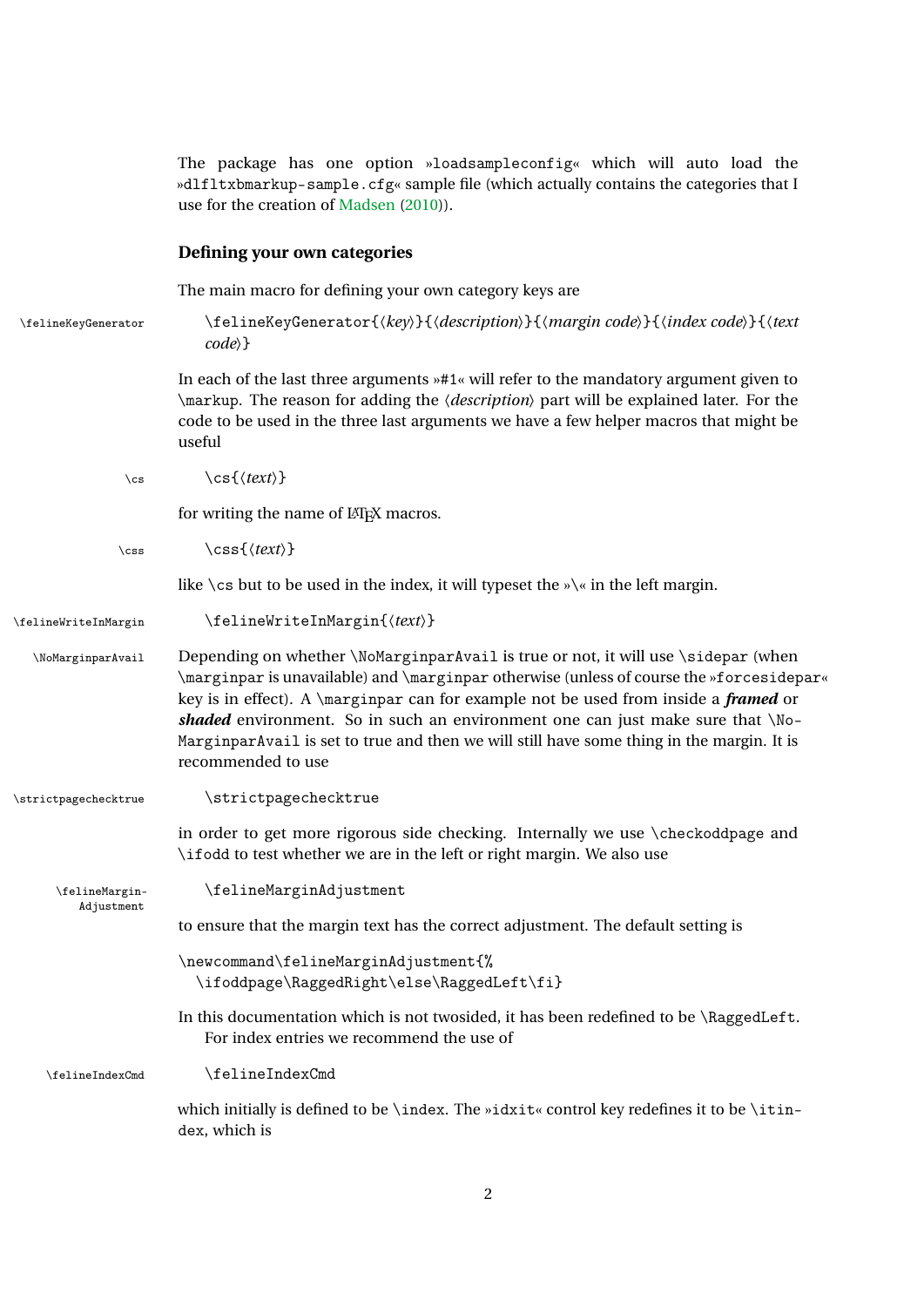```
\newcommand\itindex[1]{\index{#1|textitindex}}
```
where \textitindex is just \textit. Similar for »idxbf«. Let us now create a category key for LATEX packages.

```
\felineKeyGenerator{sty}%
  {for registering package names}%
  {\felineWriteInMargin{\foreignlanguage{english}{#1}}}%
  {\felineIndexCmd{#1 (package)@#1 (package)}%
    \felineIndexCmd{packages!#1}}%
  {\foreignlanguage{english}{\texttt{\hyphenchar\font='\-#1}}}
```
The rather odd last line is to ensure that the package name is written under English hyphenation rules, and the »\hyphenchar\font='\-« is to ensure that we can get hyphenation in the typewriter font. As you can see we create two index entries, one for the name it self (marking it as the name of a package) and one as a sub item to a list of mentioned packages.

Here is another key for mathematical symbols

```
\def\felinenameuse#1{\@nameuse{#1}}
\felineKeyGenerator{msym}%
  {mathematical symbols}
  {\felineWriteInMargin{\cs{#1} \textnormal{($\@nameuse{#1}$)}}}%
  {\felineIndexCmd{#1@\protect\css{#1} ($\protect\felinenameuse{#1}$)}}%
  {\csc{+1}}
```
\@nameuse is used to transform the name of the macro into the macro it self (for those that didn't already know \@nameuse). The shortcut \felinenameuse is used here because \@nameuse might not be permissible in the index (because of the »@«.

You can place these keys either in your preamble or in »dlfltxbmarkup.cfg« which will be auto loaded if found. If you have used the package option »loadsampleconfig« then »dlfltxbmarkup-sample.cfg« will be loaded at the very end of the package, i.e. *after* »dlfltxbmarkup-sample.cfg«.

The default category key to be used by \markup is controlled by

\felineStandardKey \felineStandardKey

Just redefine it to be the key you want. Notice that by using »loadsampleconfig« the default key is set to »macro«.

#### **The descriptions**

For a long project like [Madsen](#page-3-0) [\(2010\)](#page-3-0) the list of category keys may grow quite big, and one might loose track of the keys and what they should be used for. Under normal use of the this package, the description is ignored. But internally in \felineKeyGenerator we \felineMarkupDe- call the macro \felineMarkupDescription with all five arguments. By default it does<br>scription pothing But the user can define it to de something before loading the package nothing. But the user can define it to do something before loading the package.